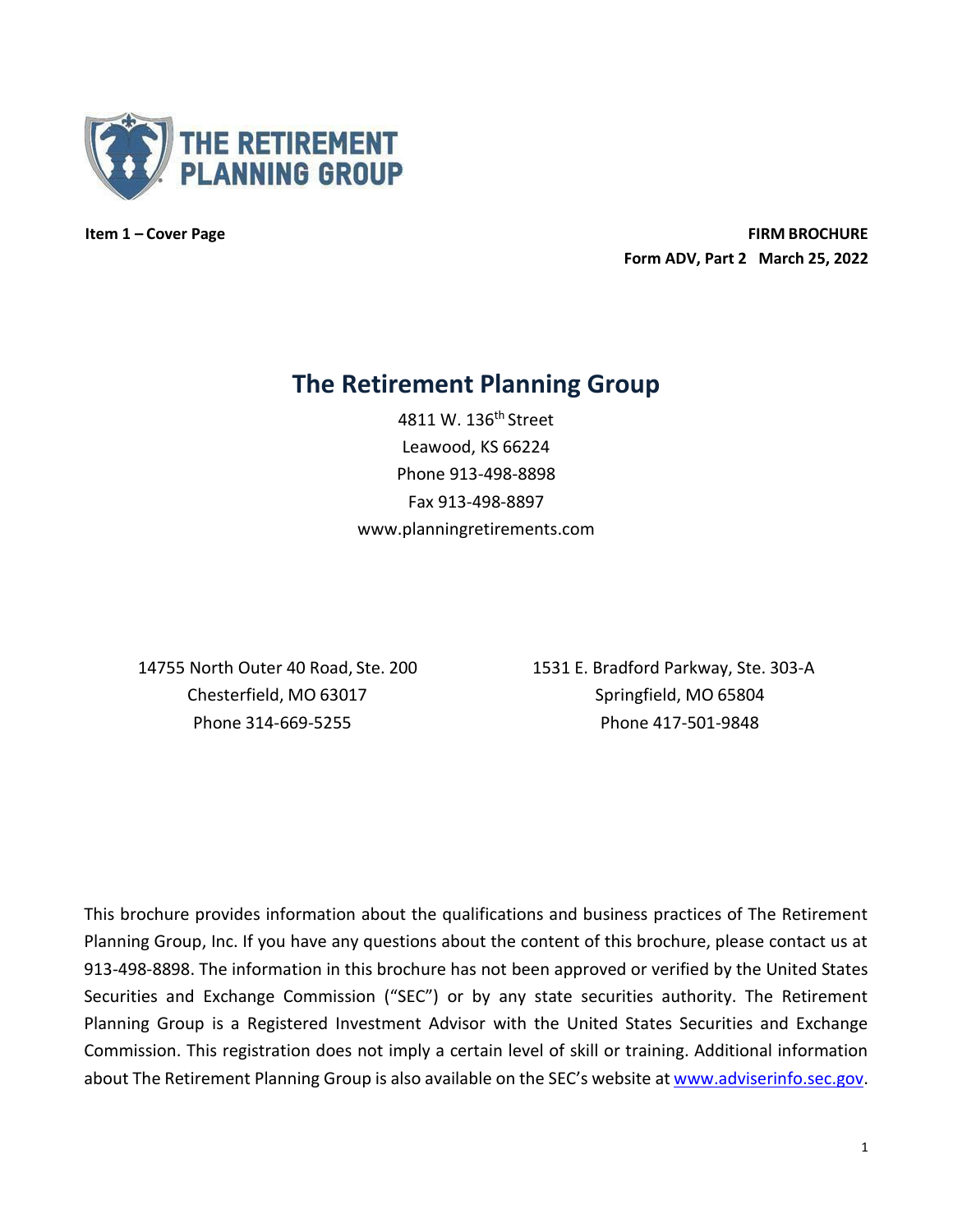# <span id="page-1-0"></span>**Item 2. Material Changes from last Annual Update**

This Brochure dated March 25, 2022, represents an amendment to the Brochure for The Retirement Planning Group, Inc.

Since the filing of the firm's annual update Brochure on March 24, 2021, subsequently amended April 6, 2021, and June 24, 2022, we made variousminorupdates totheBrochure,but no material changes were made.

Pursuant to SEC Rules, we will deliver to you a summary of any materials changes to this and subsequent Brochures within 120 days of the close of our fiscal year. We may further provide other ongoing disclosure information about material changes as necessary. All such information will be provided to you free of charge. A copy of our current Brochure may be requested by contacting us at 913-498-8898.

Additional information about The Retirement Planning Group is also available via the SEC's website [www.adviserinfo.sec.gov.](http://www.adviserinfo.sec.gov/) The SEC's website also provides information about any persons affiliated with the firm who are registered as investment adviser representatives of the firm.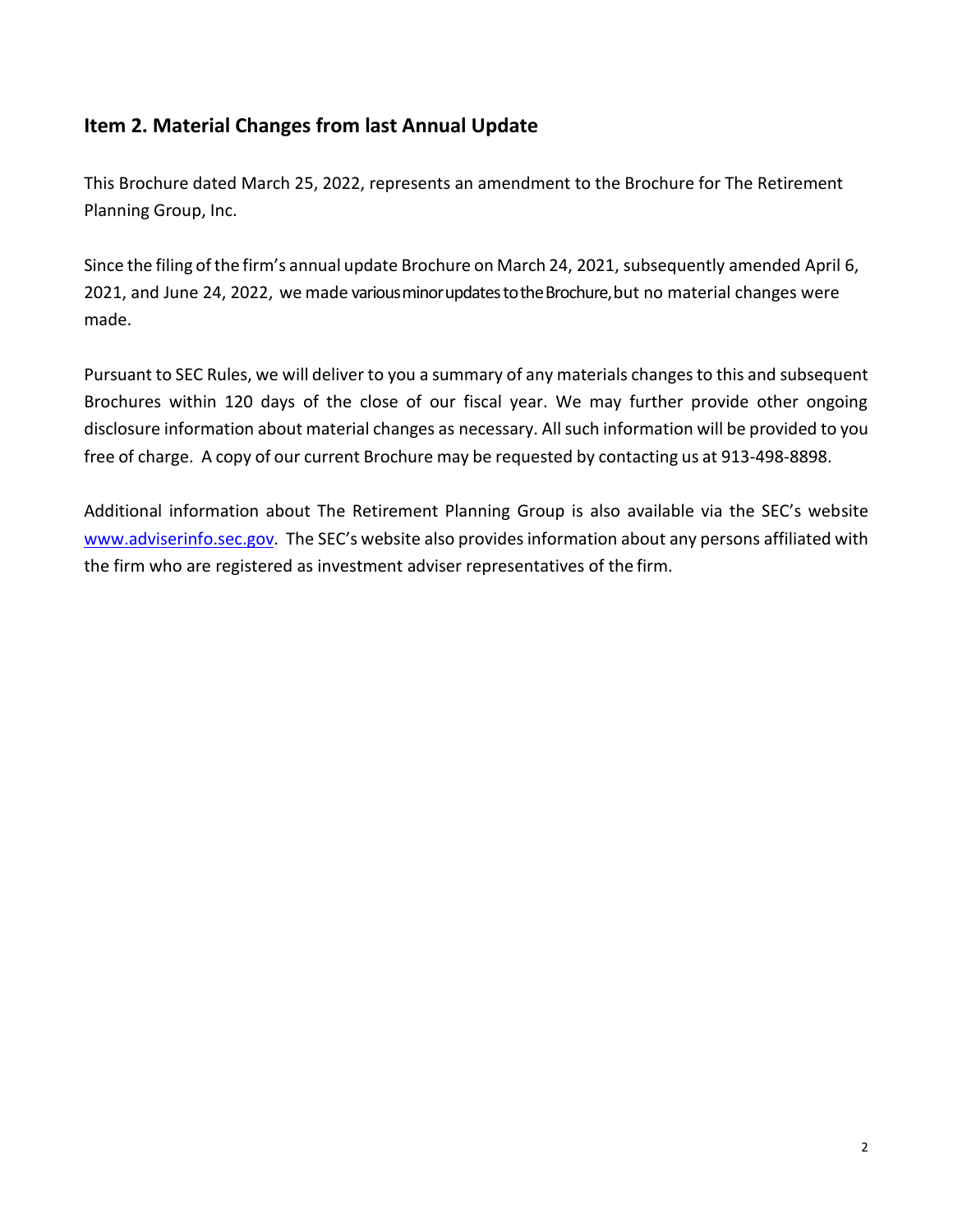# **Table of Contents**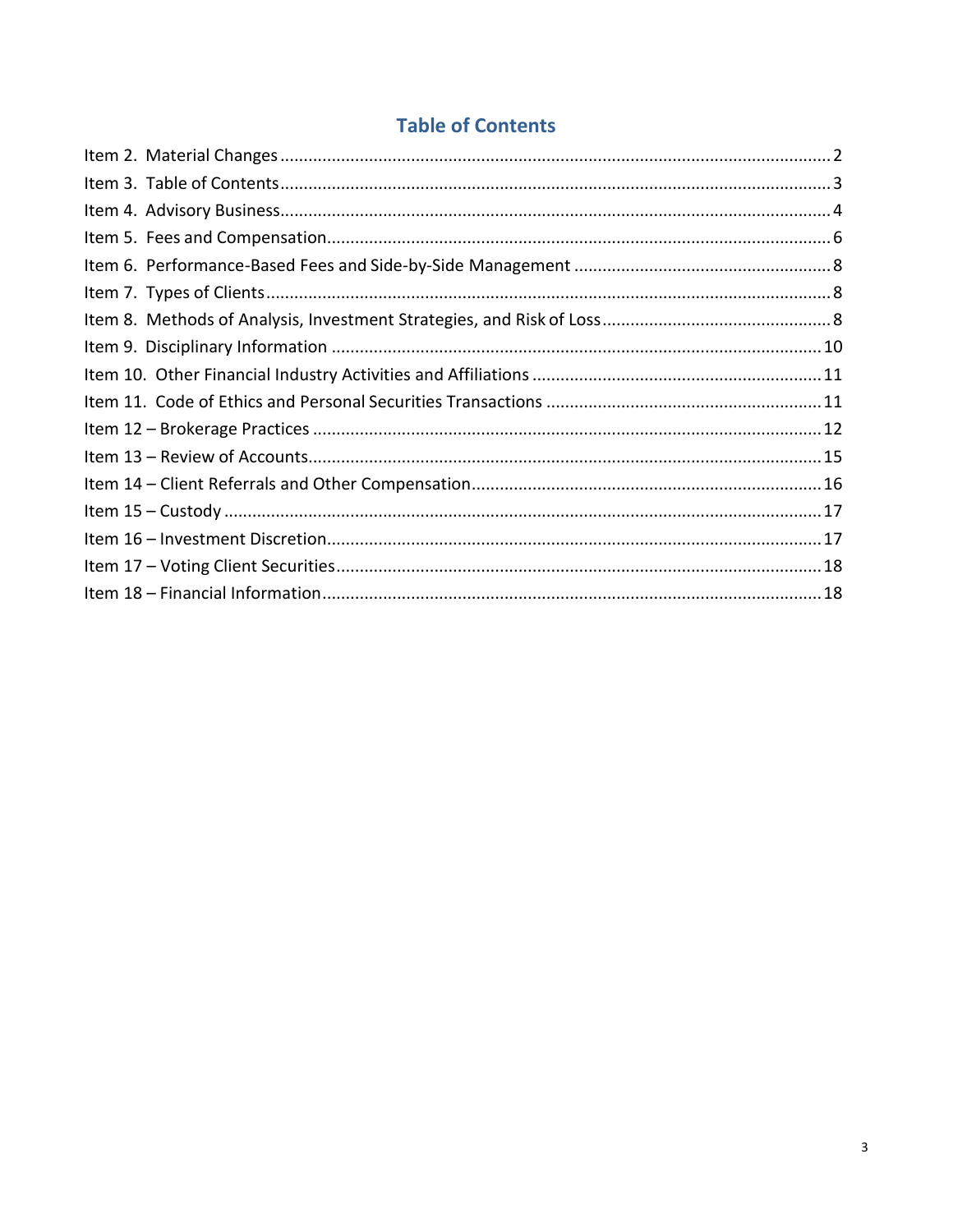## <span id="page-3-0"></span>**Item 4. Advisory Business**

#### A. Firm Description

The Retirement Planning Group (TRPG) is a fee-only investment advisor registered with the United States Securities and Exchange Commission. Our main office is in Leawood, KS with branch offices in St. Louis, MO and Springfield, MO. We have been in business since February 13, 2004. Our principals include Kevin Conard, Ryan Costello, Robert O'Blennis, Dwight Twillman, Kevin Jaegers and Troy Hedman.

#### B. Types of Services

We provide advisory services and manage portfolios for individuals and high net worth investors. Many of our clients are approaching retirement or have already retired, but we work with clients at all stages of financial life. TRPG works with clients to determine their specific objectives and risk tolerance level. These objectives will be taken into consideration for management of their asset allocation. Our services include a wide scope of services an investor might require. These services include asset management and supervision, income and financial planning, Social Security optimization and advice concerning the various issues a retiree or pre-retiree may face.

Additionally, we provide accounting services, focusing on personal and business tax return preparation, payroll services and bookkeeping. Although these services are made available to our clients, there is no obligation to pay for any accounting or tax service.

### C. How We Tailor our Advice for Our Clients

At the beginning of our relationship, we take you through a highly detailed and formally structured financial planning process of our own design. This approach guides you through a comprehensive financial planning process.

In our initial planning appointment, we will ask a series of questions designed to identify your financial assets, financial goals and your personal vision for retirement. We also begin to educate you on the issues you may face in retirement. At the conclusion of the first appointment, your advisor will begin crafting a highly detailed retirement financial plan based on yourresponses.

Then, your advisor will present your personalized retirement financial plan. This plan relies on the information you provided. Your advisor may explore alternate scenarios designed to help you evaluate your options. Your advisor will help you understand the strengths and weaknesses of the scenarios we explore. At this time your advisor will also discuss our investment philosophy. Your advisor will spend time explaining - in great detail - the costs associated with the plan we created.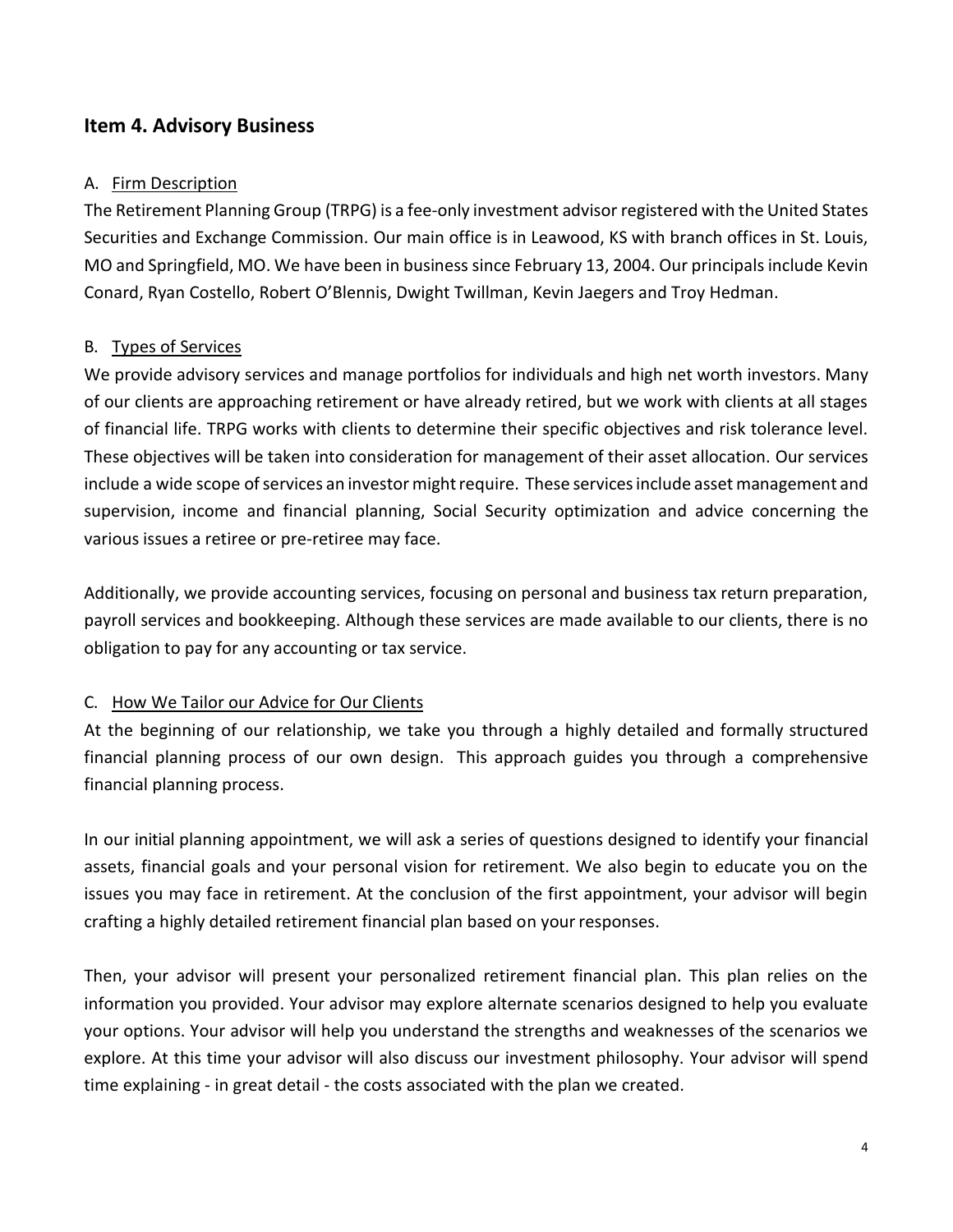The culmination of this process is a personalized, written financial plan accompanied by a list of recommendations for how to implement the plan. This plan is updated periodically, usually at least annually. This update is based on a client meeting where we update the plan with current information and incorporate relevant changes. This revised plan is then used as a framework for on-going client advice. Clients are encouraged to promptly advise The Retirement Planning Group of any changes to their financial situation, investment objectives or risk tolerance.

Occasionally, this process may be abbreviated or even eliminated based on the needs and wishes of the client. In limited instances, we may accept situations where a client imposes restrictions on investing in certain securities or types of securities. This is on a case-by-case basis and subject to our discretion.

The Retirement Planning Group is a fiduciary under the Employee Retirement Income Security Act (ERISA) with respect to investment management services and investment advice provided to ERISA plan clients, including ERISA plan participants. The Retirement Planning Group is also a fiduciary under the Internal Revenue Code (IRC) with respect investment management services and investment advice provided to ERISA plans, ERISA plan participants, IRA owners and IRAs. As such, The Retirement Planning Group is subject to specific duties and obligations under ERISA and IRC that include, among other things, prohibited transaction rules which are intended to prohibit fiduciaries from acting on conflicts of interest. When a fiduciary gives advice in which it has a conflict of interest, the fiduciary must either avoid or eliminate the conflict or rely upon a prohibited transaction exemption.

A client or prospective client leaving an employer typically has four options regarding an existing retirement plan and may engage in a combination of these options: 1) Leave the money in the former employer's plan, 2) Rollover the assets to the new employer's plan, 3) Rollover the assets to an Individual Retirement Account, 4) Liquidate the account. A conflict of interest arises when The Retirement Planning Group make recommendations about ERISA plan distributions and rollovers ("rollover recommendations") if it results in TRPG receiving compensation that it would not have received absent the recommendation. For example, advisory fee on the rolled over assets. Under Rule PTE 2020-02, The Retirement Planning Group is required to perform an analysis of the plan such that the informed recommendation is in the best interest of the client. No client is under any obligation to roll over ERISA plan assets or IRA assets to account advised or managed by The Retirement Planning Group.

#### D. Wrap Fee Programs

We do not provide portfolio management services to Wrap Fee Programs.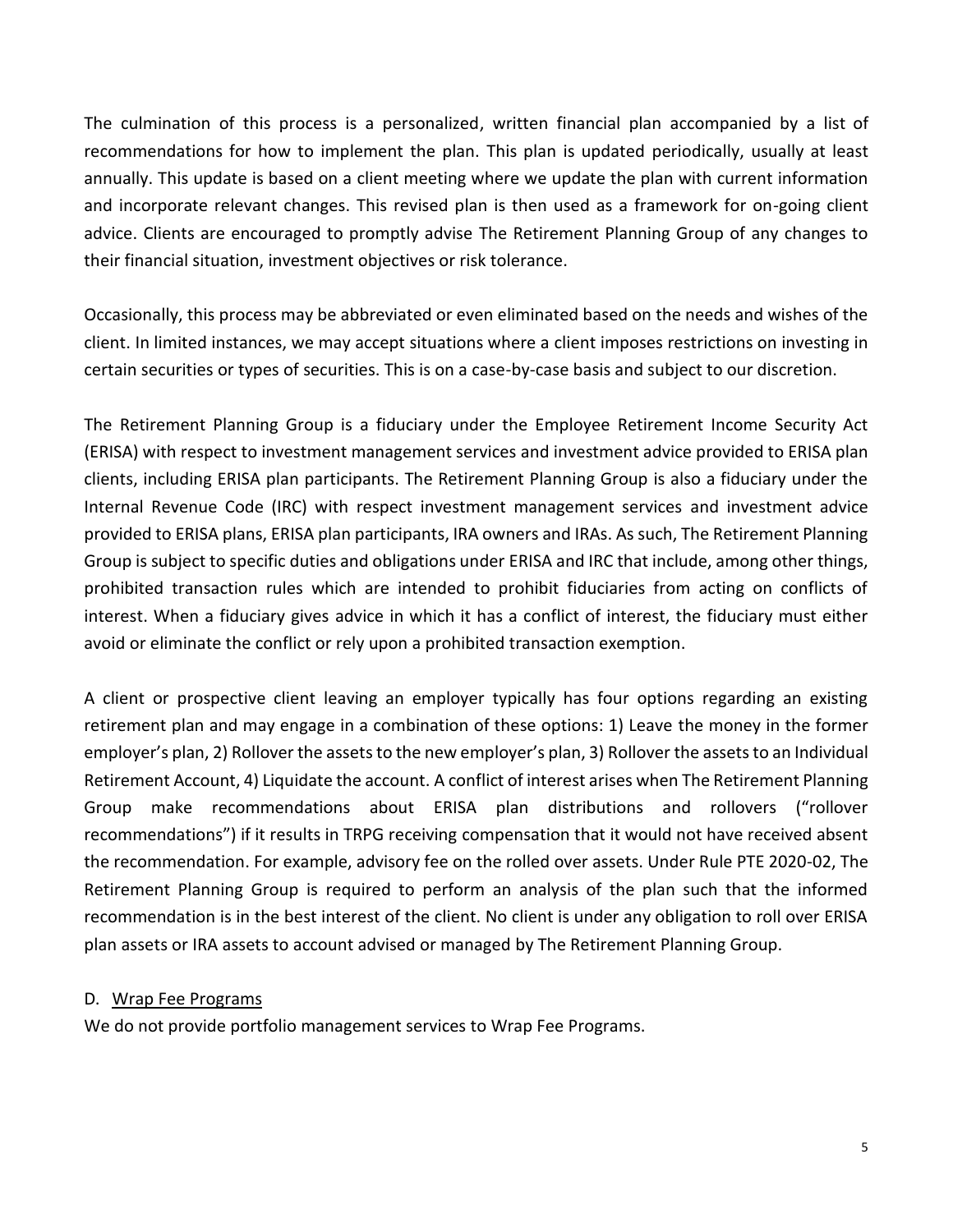#### E. Value of Assets Under Management

We manage assets under either a discretionary basis or a non-discretionary basis. As of 12/31/2021, the values of these assets are as follows:

|                                | # Accounts | Dollar Value       |
|--------------------------------|------------|--------------------|
| Discretionary Assets:          | 4,614      | \$1,436,580,016.34 |
| Non-Discretionary Assets:      |            |                    |
| Total Assets Under Management: | 4,614      | \$1,436,580,016.34 |

## <span id="page-5-0"></span>**Item 5. Fees and Compensation**

#### A. How We are Compensated for Our Services

Clients will be charged advisory fees in advance at the beginning of each calendar quarter based upon the value of the client's account(s) at the end of the previous quarter. New accounts may be charged a pro-rated fee for the remainder of the quarter in which the account was established. TRPG will request authority from clients to receive quarterly payments directly from the client's account held by an independent qualified custodian. Clients must provide written limited authorization to TRPG to withdraw advisory fees. We are only receiving compensation from asset management and are considered to be fee only.

The annual fee for The Retirement Planning Group's services is charged on a quarterly basis and based on a percentage of assets under management and range from 0.30% to 1.25% per year depending on the size and complexity of the client's accounts. The specific fee is stated in the Investment Management Agreement signed by the client. In limited cases and under special circumstances, we will depart from our standardized approaches and negotiate a modified fee arrangement.

As our investment management compensation is based on a percentage of assets under management, our success is closely linked to your success.

We may also perform non-management advisory services and or financial planning services, and such services can be ongoing in nature or can be a one-time project. These types of services can be provided in conjunction with investment management services or on a stand-alone basis for a separate fee. Such stand-alone services may be billed on a fixed fee rate or on an hourly basis depending on the engagement. Hourly rates generally begin at \$300 per hour and fixed fee rates generally begin at \$1,000. The firm does however reserve the right to waive fees for certain engagements.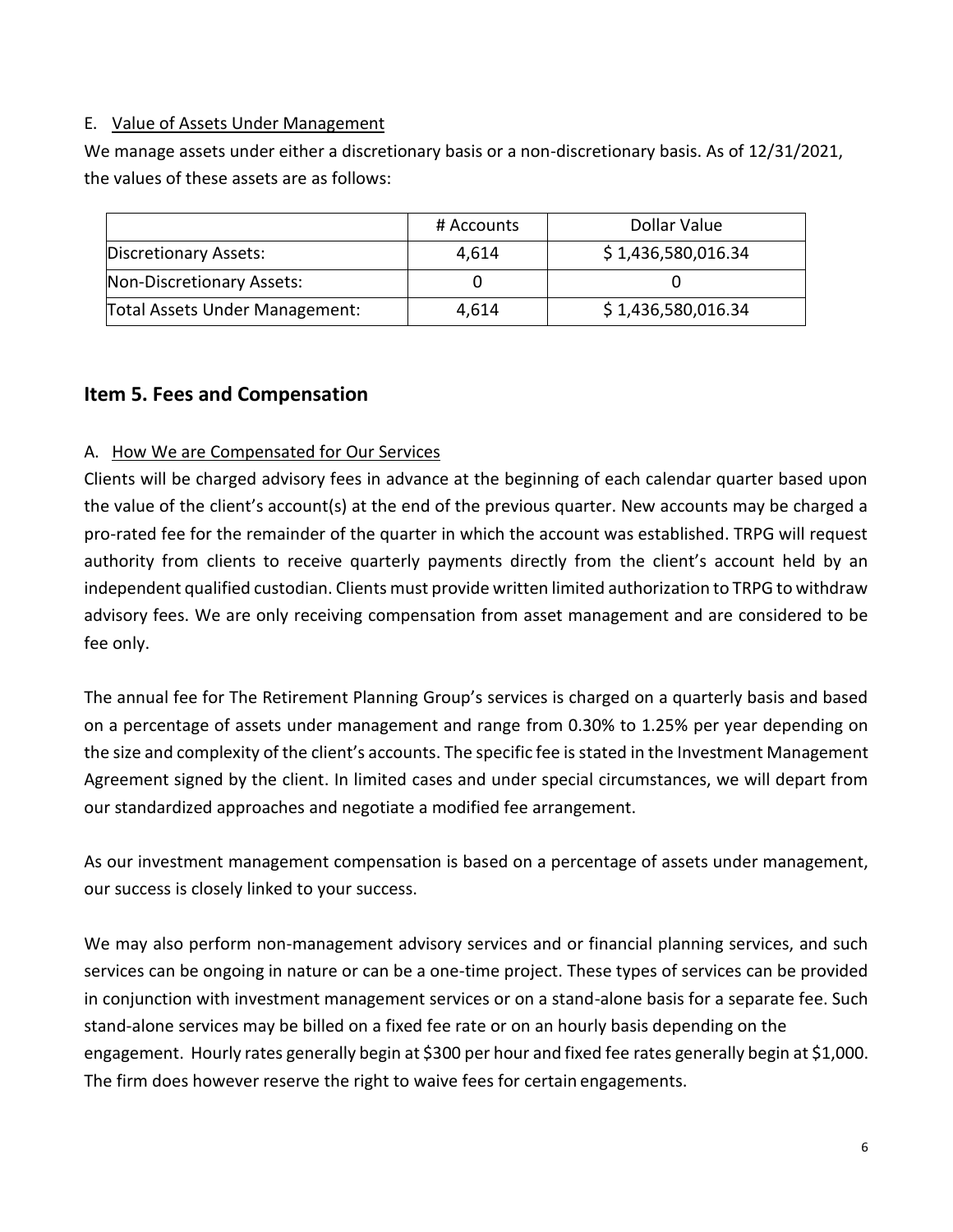#### B. How Fees are Billed

For investment management services, the total value of a client's managed accounts are added together on the last day of each quarter to determine a household value. This household value is entered into the agreed upon scale to calculate a quarterly fee. This amount is then debited from the client's account(s) as payment for that quarter's services. We do not invoice clientsfor our management fee but may invoice client for non-management advisoryfees.

For other non-management services, fees may be billed in arrears or in advance depending on the type of engagement.

#### C. Other Fees and Expenses Clients May Pay

Our clients may also pay modest commissions or trading expenses incurred through the routine management of their account(s), although in some cases client accounts may be invested in a more limited universe of securities where the client pays no transaction costs. These alternatives and the associated trading costs and limitations are explained in advance. We receive no part of these commissions or trading expenses. These expenses go entirely to the custodian. Typically, there is no annual fee to maintain an account with our recommended custodians. (See Item 12 for further discussion).

Certain individual investments we may use (mutual funds and exchange-traded funds (ETFs), for example) contain an expense ratio. The particular expense ratio of an individual investment is disclosed in the applicable fund's prospectus and will be illustrated by the advisor. This information is also widely available on free internet resources. The overall expense ratio for a particular client's portfolio is also illustrated by the advisor. No part of this expense ratio is shared with our firm or our advisors. (See Item 5.E for further discussion).

#### D. Clients Pay Fees in Advance

Our clients pay management fees in advance. Management fees are debited on or about the 15th day of a fiscal quarter, as payment for that fiscal quarter. New accounts are prorated for their initial fiscal quarter. If a client relationship terminates prior to the end of a quarter, the client will be refunded a pro rata amount of fees paid. In order to determine the amount of the refund, TRPG will determine the cost per day the client paid for advisory services for that fiscal quarter. This is determined by dividing the amount of the quarterly fee by the number of days in that particular quarter. We will then determine the remaining number of days in the fiscal quarter after the termination of the advisory contract. Then, the cost per day will be multiplied by the remaining number of days to produce an amount to be refunded. This refund amount will be credited back to client's account.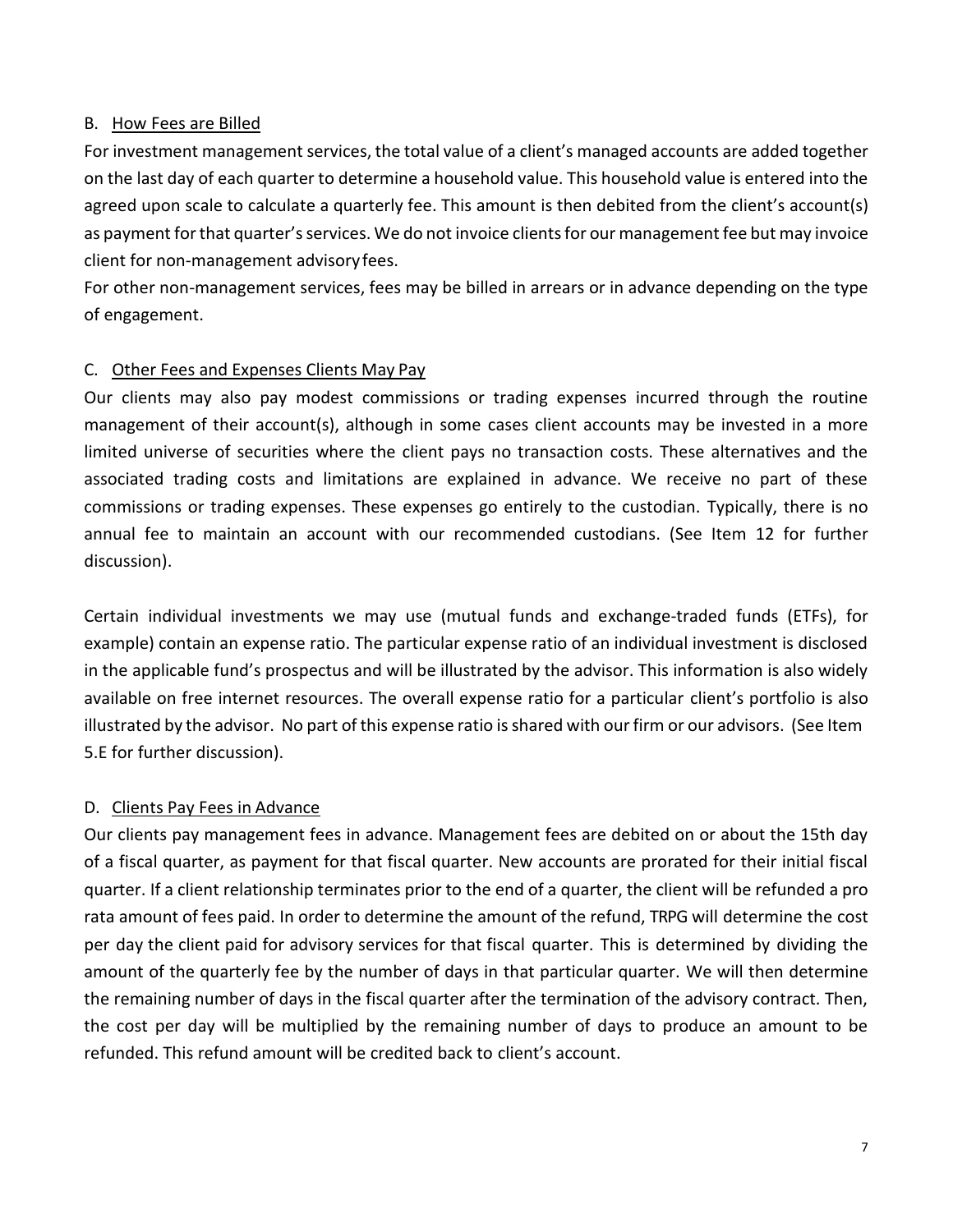Fees for non-management advisory services are generally charged in arrears. If an engagement is terminated, unearned fees will be promptly refunded. For those services charged in advance, the client will be refunded a prorated amount of fees paid based on the amount of work completed through termination.

## E. Incentive or Commission Based Sales of Securities

Neither our firm, nor its advisors, accepts compensation for the sale of securities through commissions, marketing or distribution fees (such as 12B-1 fees), sales charges or service fees. We believe these practices are conflicts of interest in that they create incentives for an advisor to recommend investment products based on the compensation received, rather than on the client's needs.

We chiefly use mutual funds and exchange-traded funds(ETFs) for our clients. These investment options are widely available and may be obtained through a wide variety of sources that are not affiliated with us.

# <span id="page-7-0"></span>**Item 6. Performance-Based Fees and Side-by-Side Management**

The Retirement Planning Group does not charge performance-based fees, nor do we engage in side-byside management.

# <span id="page-7-1"></span>**Item 7. Types of Clients**

Our specialty is working with individuals who want a serious financial plan for their retirement. Our clients are typically business executives, business owners and private employees. We work with clients at all stages of financial life. Managed assets may be held in individual name(s), in an Individual Retirement Account (IRA), in trust, or in some other mutually acceptable registration. To a lesser extent we work with corporate retirement plans and private companies.

# <span id="page-7-2"></span>**Item 8. Methods of Analysis, Investment Strategies, and Risk of Loss**

## A. Methods of Analysis and Investment Strategies

Our investment strategy involves chiefly the selection of mutual funds and exchange traded funds(ETFs) for our clients' portfolios. This is done through various means of research available to us. We primarily use well-diversified portfolios of an allocation designed to be in line with a client's expressed capacity for risk. We chiefly use passively managed funds. In some instances, we use actively management funds. Depending on a cost/benefit analysis driven by type and size of account, we may recommend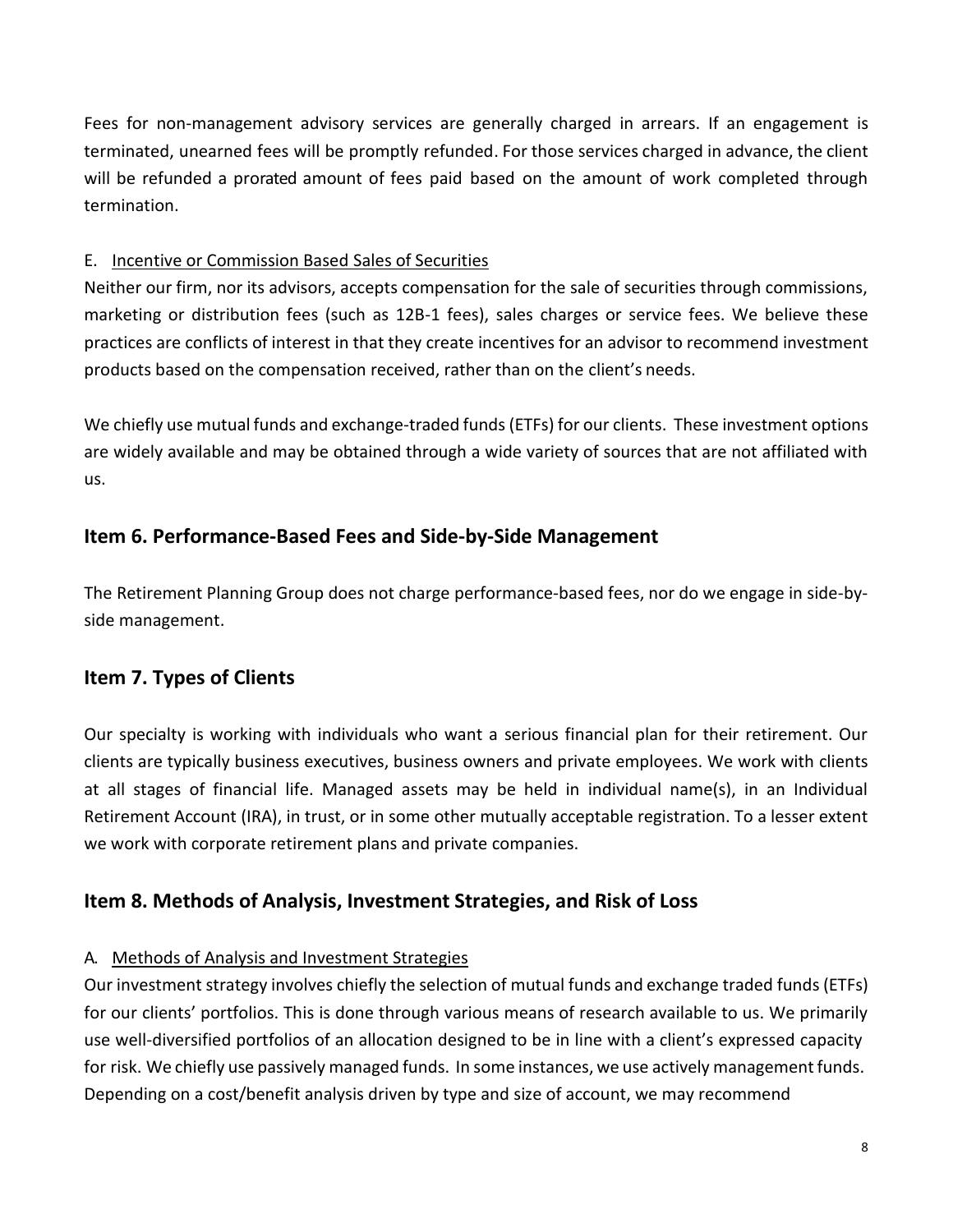investments in a limited universe of securities which are available at no transaction cost or may recommend investments in a more expanded universe of securities where the client pays transaction fees. Regardless of strategy and methods used, clients should be aware that investment in securities involves risk of loss that you should be prepared to bear.

We chiefly use mutual funds and exchange-traded funds (ETFs). These investments pool underlying investments. This 'pooling' insulates you to some extent, from dramatic changes in the value of an individual investment within a fund. However, this approach still exposes you to changes in the overall investment markets. Thus, our approach contains significant risk. We feel that wise management of these tools can mitigate risk, but we can never fully eliminate risk. Our approach does not include frequent trading of securities (i.e., day trading).

Important Note: It is the client's responsibility to promptly inform the Advisor of any material changes to your financial situation, or if your portfolio allocation does not match your risk tolerance.

### B. Risk of Loss

Our investment approach includes investing in the stock market. Investing in the stock market carries significant risks. We try to reduce risk by diversifying a portfolio across multiple asset classes. We take great pains to explain these risks to our clients. If you feel you do not fully understand these risks, you should consult your advisor.

We make NO guarantee of return. All investments are subject to fluctuation in value and potential loss of principle. As with any investment, you could lose all or part of your investments managed by TRPG, and your account's performance could trail that of other investments.

- Market Risk The value of a security may decline due to general market conditions, economic trends or other events resulting in a decrease in the value of client investment.
- Equity Securities Risk Equity securities (common stocks) could decline in value if the issuer's financial condition declines, or in response to overall market and economic conditions. Investments in smaller or mid-size companies can involve greater risk and price volatility than investments in larger, more mature companies.
- Fixed-Income Securities Risk Fixed-income securities (bonds) are subject to interest rate risk and credit quality risk. The market value of fixed-income securities generally declines when interest rates rise, and an issuer of fixed-income securities could default on its payment obligations.
- Asset Allocation Risk A fund's selection and weighting of asset classes and underlying funds can cause it to underperform other funds with a similar investment objective.
- Concentration Risk Portfolio allocations that are concentrated in a particular market, industry or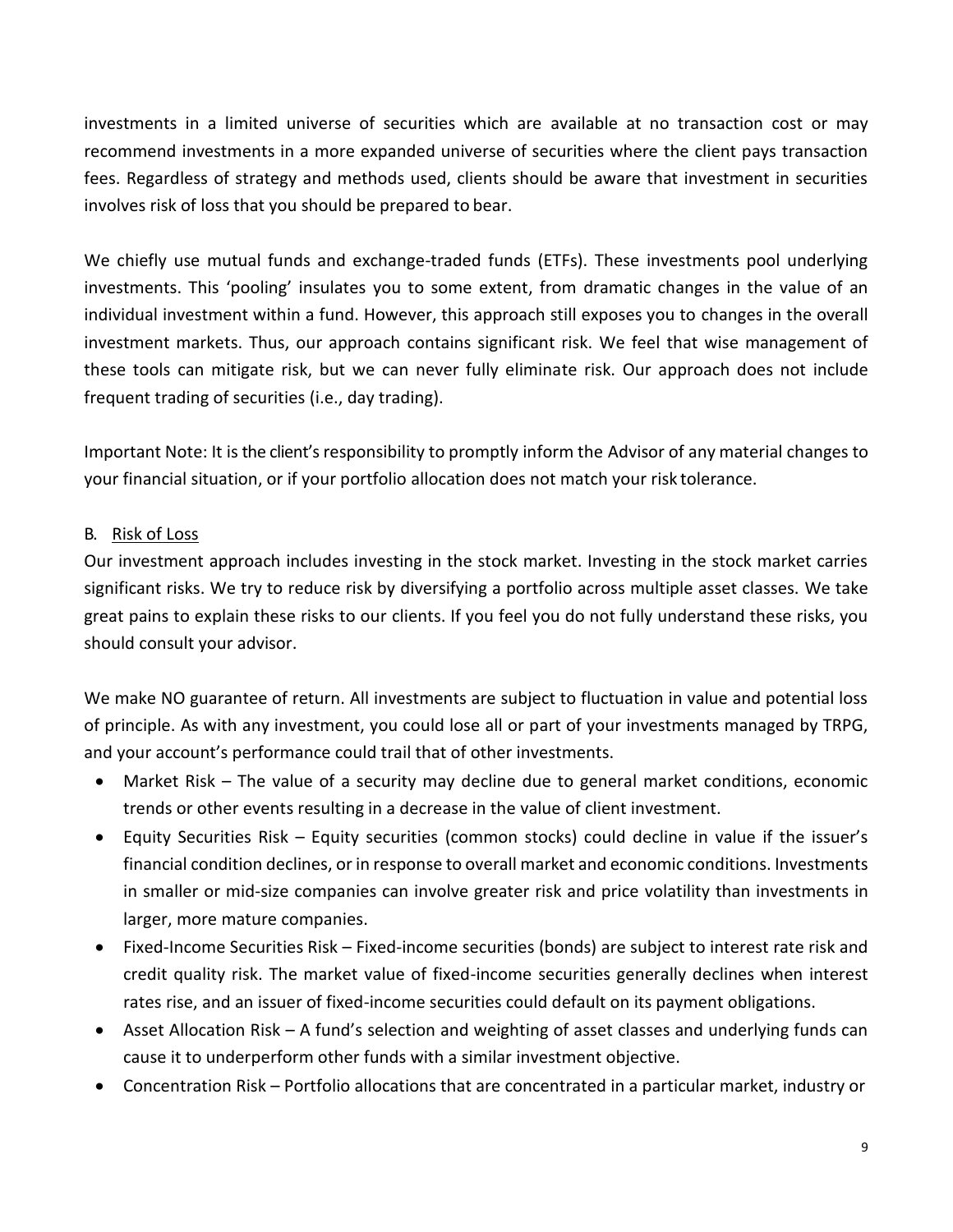asset class, the portfolio may be susceptible to loss due to adverse occurrences affecting that market, industry or asset class.

- Management Risk The performance of your account is subject to the risk that our investment management strategy may not produce the intended results.
- Regulatory Risk Changes in government laws and regulations may adversely affect the value of a security, business sector or market. A change in laws or regulations made by the government or a regulatory body can increase the costs of operating a business, reduce the attractiveness of an investment or change the competitive landscape in a given business sector.
- Cybersecurity Risk The computer systems, networks and devices used by TRPG and service providers to us and our clients to carry out routine business operations employ a variety of protections designed to prevent damage or interruption from computer viruses, network failures, computer and telecommunication failures, infiltration by unauthorized persons and security breaches. Despite the various protections utilized, systems, networks or devices potentially can be breached. A client could be negatively impacted as a result of a cybersecurity breach.

Cybersecurity breaches can include unauthorized access to systems, networks, or devices; infection from computer viruses or other malicious software code; and attacks that shut down, disable, slow or otherwise disrupt operations, business processes or website access or functionality. Cybersecurity breaches may cause disruptions and impact business operations, potentially resulting in financial losses to a client; impediments to trading; the inability by us and other service providers to transact business; violations of applicable privacy and other laws; regulatory fines, penalties, reputational damage, reimbursement or other compensation costs, or additional compliance costs, as well as the inadvertent release of confidential information.

Similar adverse consequences could result from cybersecurity breaches affecting issuers of securities in which a client invests; governmental and other regulatory authorities; exchange and other financial market operators, banks, brokers, dealers and other financial institutions and other parties. In addition, substantial costs may be incurred by these entities in order to prevent any cybersecurity breaches in the future.

## <span id="page-9-0"></span>**Item 9. Disciplinary Information**

We have had no disciplinary actions against us or any employee within the last 10 years by any domestic, foreign, or military court; the SEC, or any regulatory agency; any state regulatory agency or any foreign financial regulatory authority; or any self-regulatory organization (SRO).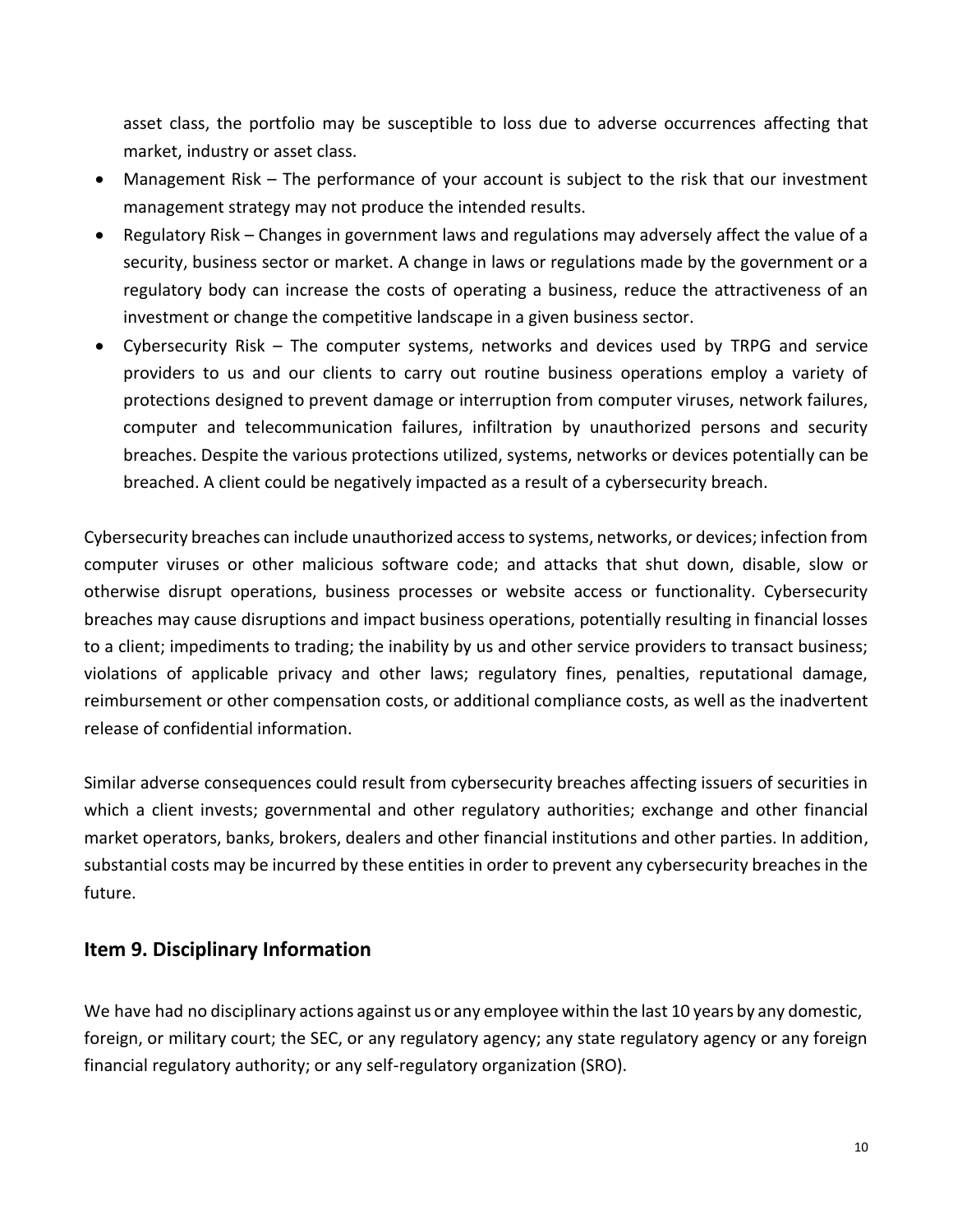## <span id="page-10-0"></span>**Item 10. Other Financial Industry Activities and Affiliations**

Our firm is not registered as a broker-dealer nor as a registered representative of a broker-dealer. We have no affiliation with any broker-dealer. The Retirement Planning Group currently has no arrangements with other investment advisers. We are independently owned and operated.

Robert O'Blennis is a licensed attorney admitted to the Bar of the State of Missouri. Mr. O'Blennis maintains a limited legal practice, Law Office of Robert R. O'Blennis, LLC, separate and distinct from our advisory business. In an effort to avoid conflicts of interest, Mr. O'Blennis does not serve as an attorney for any of our clients. No portion of the advisory services rendered to our clients should be interpreted as legal advice. Rather, clients and prospective clients should defer to the advice of their own attorney. Mr. O'Blennis spends a minimal amount of time with his legal practice.

# <span id="page-10-1"></span>**Item 11. Code of Ethics, Participation or Interest in Client Transactions and Personal Trading**

### A. Code of Ethics Summary

We have adopted, as required by the Investor Advisers Act of 1940, a Code of Ethics designed to prevent and detect violations of securities rules by our employees and affiliated persons. Our controls in this area focus upon securities transactions made by our employees that have access to material information about the trading of The Retirement Planning Group.

### B. Conflict of Interest when Recommending Securities

We do not recommend to clients, nor buy or sell in client accounts, securities in which we have a material financial interest. This would create an unacceptable material conflict of interest which could be harmful to our clients.

#### C. Conflict of Interest when Firm Members Own Same Securities as Our Clients

Our advisors, as individuals, may invest in the same widely traded investments we recommend for our clients. In essence, we follow the same advice we provide to our clients. Thissituation technically creates a potential for a conflict of interest between us and our clients. Our advisory practice makes use of widely traded mutual funds and exchange-traded funds (ETFs). These investments are traded in very large volumes every day. Further, we chiefly use index funds which contain all the companies found on an underlying index.

We acknowledge that this situation creates the potential for a conflict of interest in that an advisor could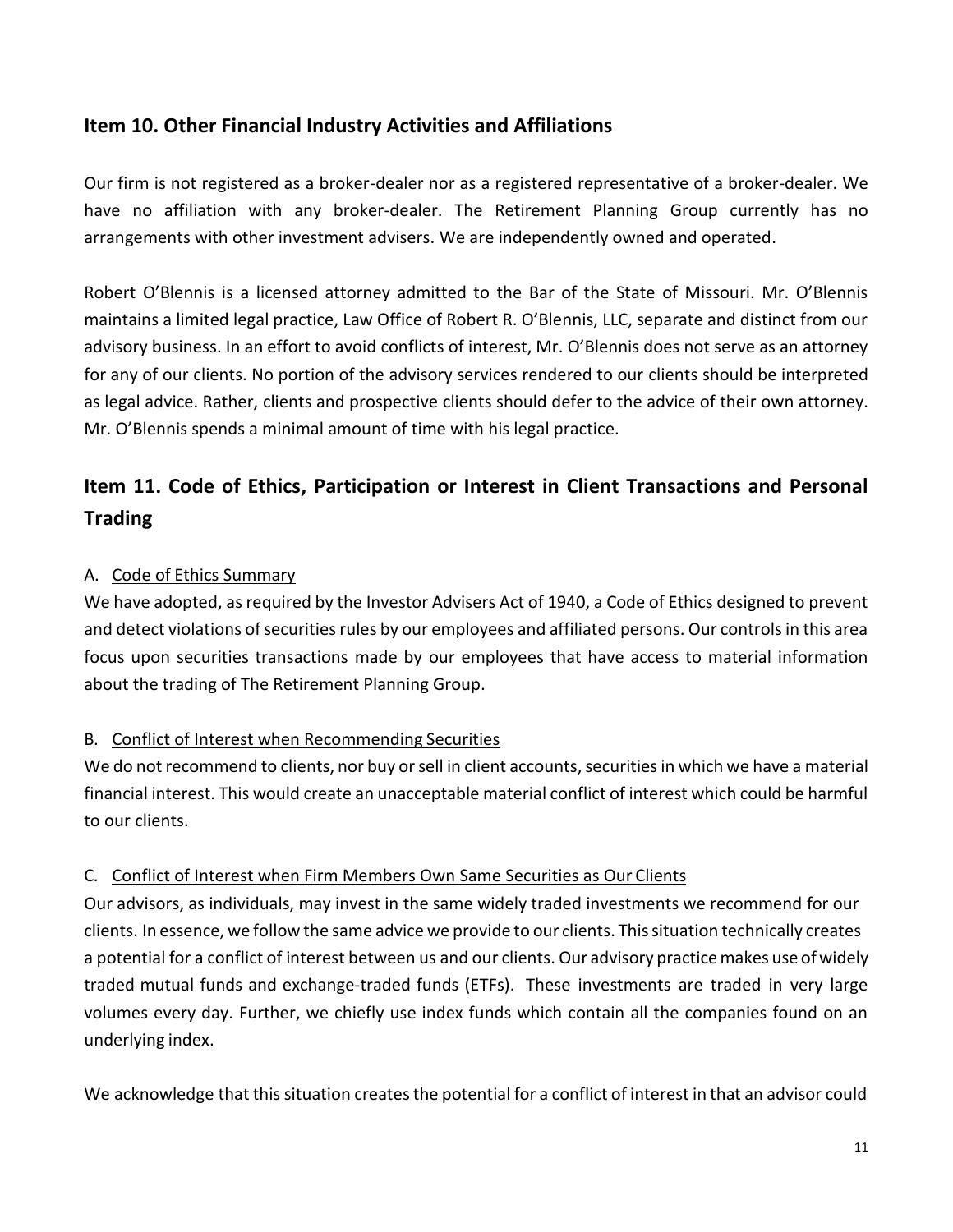manipulate his own holdingsto the detriment of the client. However, in light of the large trading volumes of the particular investments we use with our clients, the number of other parties trading in the same investments and the comparatively small value of the holdings owned by our advisors, the appreciable impact on the markets is minimal. Thus, we feel the potential for harm to our clients is insignificant. That said, we continue to be aware of this issue.

#### D. Conflict of Interest when Firm Members Buy and Sell Same Securities as OurClients

In a related issue, our advisors, as individuals, occasionally buy and sell the same widely traded investments we buy and sell in our clients' account(s). As above, we follow the same advice we provide to our clients. This situation creates a potential for a conflict of interest between us and our clients.

One of the hallmarks of our asset management style is timely rebalancing accounts. This typically happens when a particular investment holding falls below, or exceeds, a certain desired percentage in an account. When this happens in one account, it often happens in multiple accounts.

We acknowledge that this situation creates the potential for a conflict of interest in that an advisor could time his own transactions relative to client transaction and unfairly benefit. However, in light of the immense trading volumes of the particular individual investments we use with our clients, the millions of other parties trading in the same investments and the comparatively small value of the holdings owned by our advisors, the appreciable impact of this practice would be minimal. Thus, we feel the potential for harm to our clients is insignificant. That said, we continue to be aware of thisissue.

## <span id="page-11-0"></span>**Item 12 – Brokerage Practices**

**The Custodians We Recommend:** We do not maintain custody of your assets that we manage, although we may be deemed to have custody of your assets if you give us authority to withdraw assets from your account (See Item 15). Your assets must be maintained in an account at a "qualified custodian," generally a broker-dealer or bank. Although we generally recommend that our clients use Charles Schwab & Co., Inc. (Schwab), TD Ameritrade, Inc. (TD), and Fidelity Investments Inc. (Fidelity), registered broker-dealers and SIPC members, as qualified custodians, we do in some instances permit the use of other custodians.

We are independently owned and operated and are not affiliated with Schwab, TD or Fidelity or any other custodian. Your custodian will hold your assets in a brokerage account and buy and sell securities when we or you instruct them to. While we recommend that you use a particular custodian/broker, you will decide whether to do so and will open your account with Schwab, TD Ameritrade or Fidelity, or another custodian by entering into an account agreement directly with them. We do not open the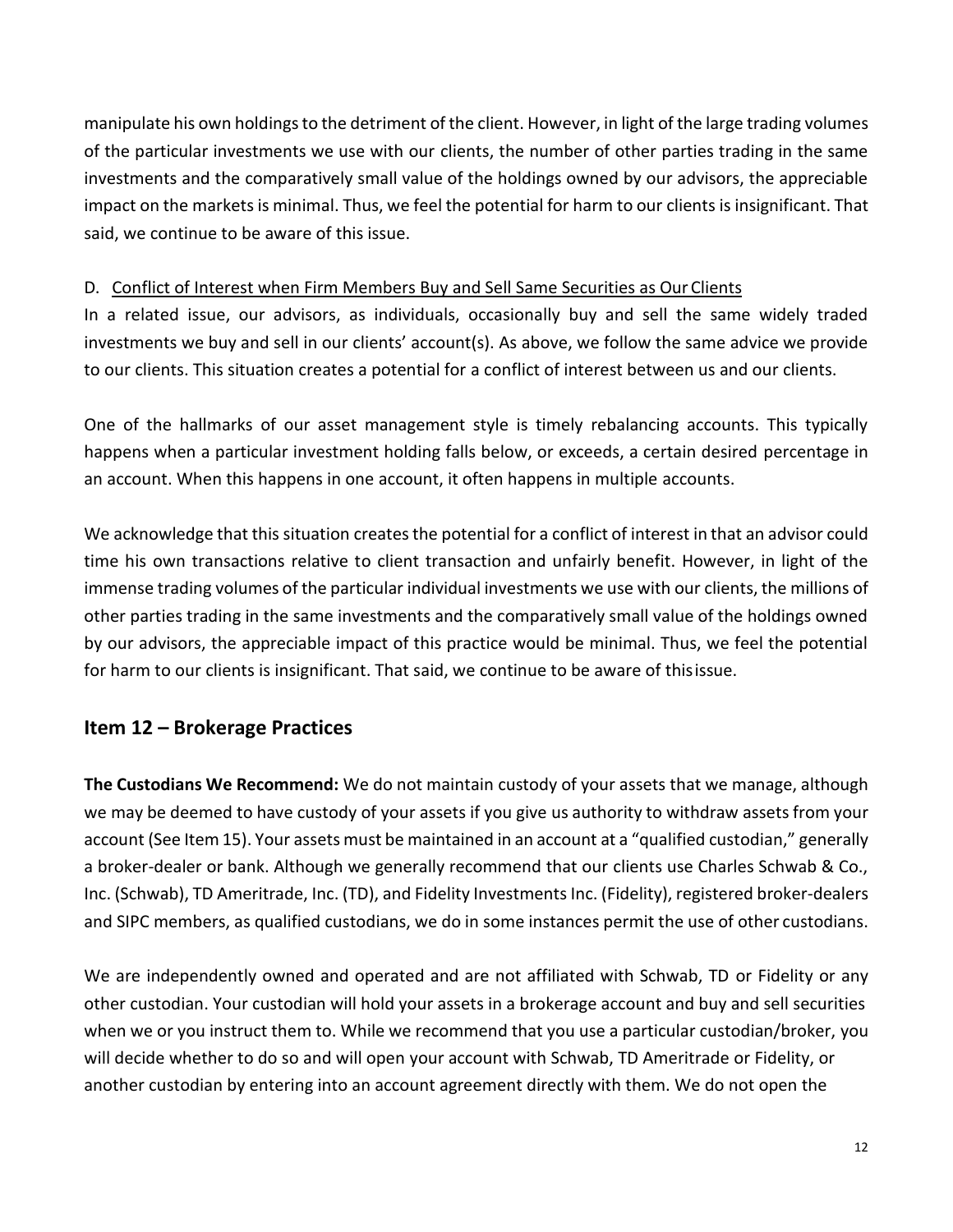account for you, although we may assist you in doing so. Even though your account is maintained at one particular custodian by entering into an account agreement directly with them, we can still use other brokers to execute trades for your account as described below (see "*Your Brokerage and Custody Costs*").

**How We Select Custodians:** We seek to recommend a custodian who will hold your assets and execute transactions on termsthat are, overall, most advantageous when compared to other available providers and their services. We consider a wide range of factors, including, among others:

- Combination of transaction execution services and asset custody services (generally without a separate fee for custody)
- Capability to execute, clear, and settle trades (buy and sell securities for your account)
- Capability to facilitate transfers and payments to and from accounts (wire transfers, check requests, bill payment, etc.)
- Breadth of available investment products (stocks, bonds, mutual funds, exchange-traded funds (ETFs), etc.)
- Availability of investment research and tools that assist us in making investment decisions
- Quality of services
- Competitiveness of the price of those services (commission rates, margin interest rates, other fees, etc.) and willingness to negotiate the prices
- Reputation, financial strength, and stability
- Prior service to us and our other clients
- Availability of other products and services that benefit us, as discussed below (see "Products and Services Available to us from Custodians")

**Your Brokerage and Custody Costs:** For our clients' accounts that Schwab, TD or Fidelity maintains, the custodian generally does not charge you separately for custody services but is compensated by charging you commissions or other fees on trades that it executes or that settle into your account. This commitment benefits you because the overall commission rates you pay are lower than they would be otherwise. In addition to commissions, our custodian charges you a flat dollar amount as a "prime broker" or "trade away" fee for each trade that we have executed by a different broker-dealer but where the securities bought or the funds from the securities sold are deposited (settled) into your account. These fees are in addition to the commissions or other compensation you pay the executing brokerdealer. Because of this, in order to minimize your trading costs, we have our custodian execute most trades for your account. We have determined that having our custodian execute most trades is consistent with our duty to seek "best execution" of your trades. Best execution means the most favorable terms for a transaction based on all relevant factors, including those listed above (see "How We Select Custodians").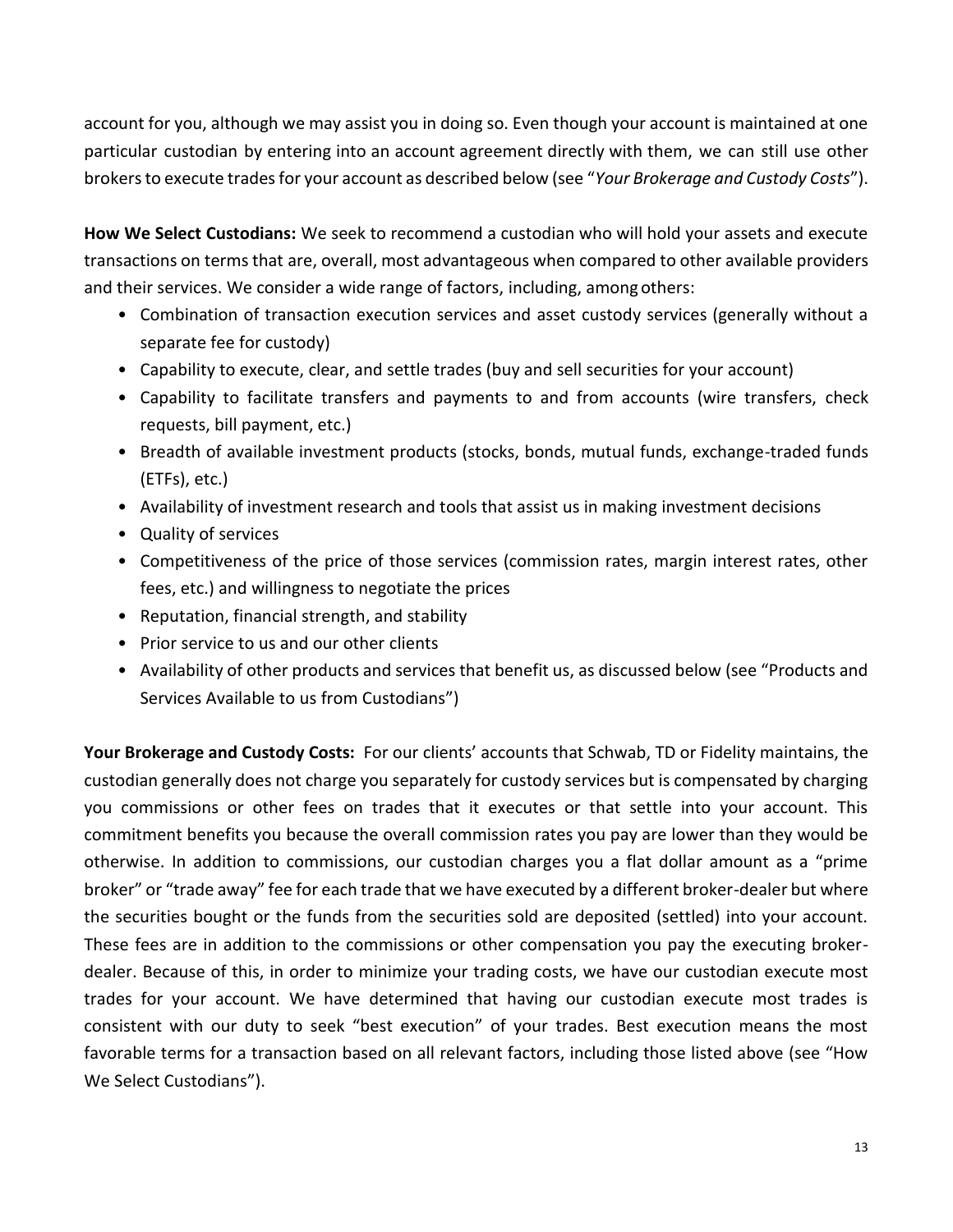**Products and Services Available to Us from Our Custodians:** The custodians provide us and our clients with access to its institutional brokerage services like trading, custody, reporting, and related services, many of which are not typically available to retail customers. The custodians also make available various support services, some of which may help us manage or administer our clients' accounts, while others may help us manage and grow our business. Other institutional brokerage services which benefit you directly include access to a broad range of investment products, execution of securities transactions, and asset custody. The investment products available through the custodians include some to which we might not otherwise have access or that would require a significantly higher minimum initial investment by our clients.

The custodians may also make available to us other products and services that benefit us but may not directly benefit you or your account. These products and services assist us in managing and administering our clients' accounts. They include investment research, both the custodians' own and that of third parties. We may use this research to service all or a substantial number of our clients' accounts, including accounts not maintained at the custodians. In addition to investment research, the custodians may also make available software and other technology that provide access to client account data, facilitates trade execution for multiple client accounts, provides pricing and other market data, facilitates payment of our fees from our clients' accounts, and assists with back-office functions, recordkeeping, and client reporting.

The custodians may also offer other services intended to help us manage and further develop our business. These services include educational conferences and events, consulting on technology, compliance, legal, and business needs, publications and conferences on practice management and business succession, and access to employee benefits providers, human capital consultants, and insurance providers.

The availability of these services from the custodians benefits us because we do not have to produce or purchase them. Of course, this may give us an incentive to recommend that you maintain your account with a particular custodian based on our interests rather than yours, which is a potential conflict of interest. We believe, however, that our recommendation of a custodian is in the best interests of our clients, and is primarily supported by the scope, quality, and price of the custodian's services and not the custodian's services that benefit only us.

Transactions for each client are considered and entered independently. We often aggregate such trades when it will benefit you. In such instances we will aggregate purchases and sales of securities in 'block trades.' When we engage in block trades, we allocate securitiesto individual client accountsin a manner that is designed so that no individual account is disadvantaged over time.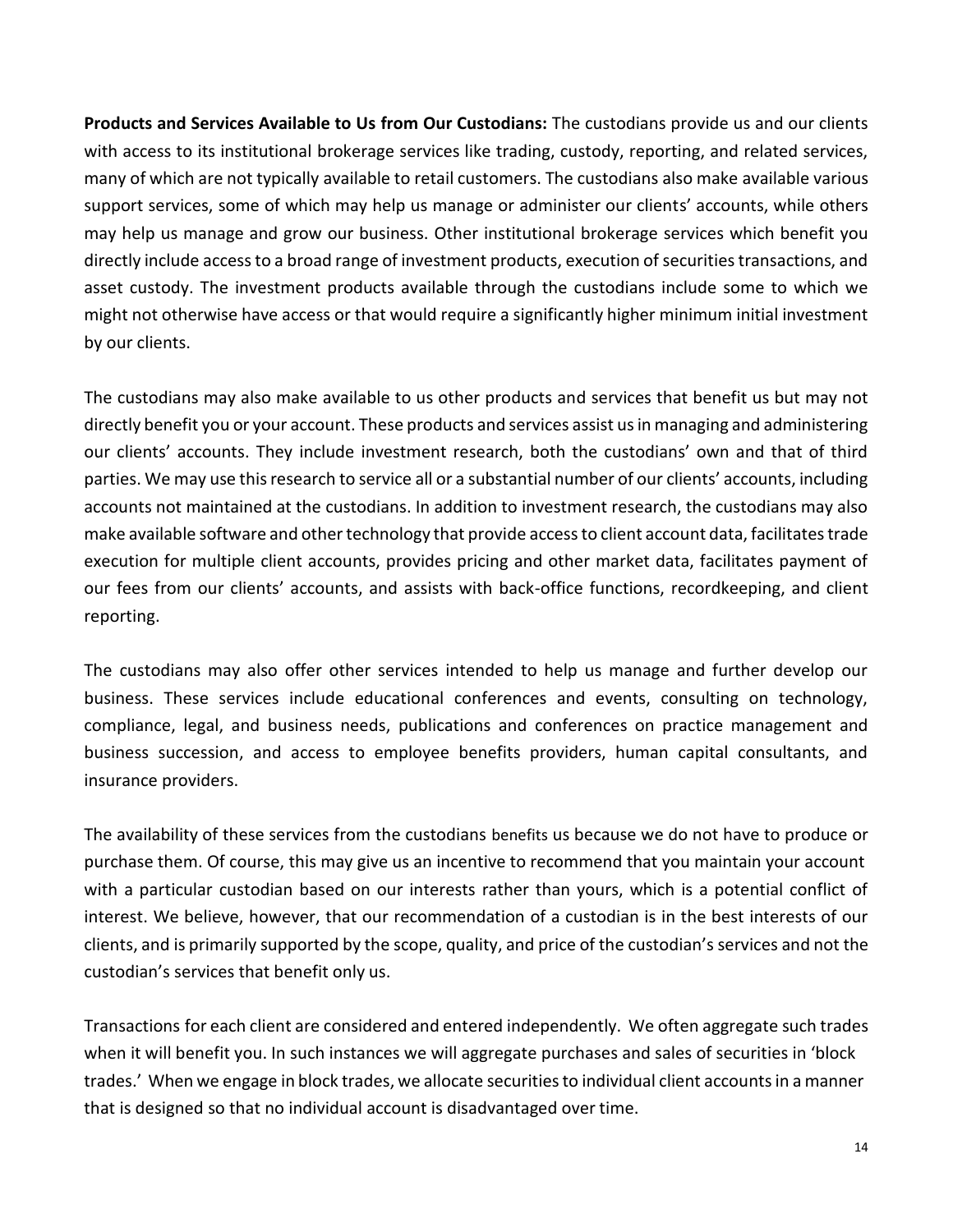## <span id="page-14-0"></span>**Item 13 – Review of Accounts**

#### A. Periodic Review of Client Accounts

We periodically review our clients' accounts and their financial plans. For those clients who hire us to provide investment management services, we review account(s) at least quarterly. We also in many cases use specialized software that monitors accounts and alerts advisors when an account may require attention. In addition, we may perform additional reviews when, in our opinion, circumstances warrant them. Reviews are conducted by the client's primary advisor or a member of the Investment team. You are encouraged to discuss your needs, goals, and objectives with us and to keep us informed of any changes.

For those clients who hire us to create and maintain a financial plan, we formally update and review this plan periodically, usually at least once per year. We are happy to perform more frequent reviews as needed, such as at retirement or some other major life change. There is no charge to clients for these additional reviews. These reviews are conducted by the client's primary advisor. You are encouraged to discuss your needs, goals, and objectives with us and to keep us informed of anychanges.

In addition, firm model portfolios are under regular supervision by our Chief Investment Officer, Chris Bouffard, CFA®, as well as the Investment Council.

Individuals who are not clients of the firm may approach us to update or review financial plans we have created in the past. Terms of such reviews, including compensation, are at the advisor's discretion. (See Item 5).

#### B. Content and Frequency of Client Reports

In addition to monthly brokerage statements provided by our clients' custodian, we provide tailored performance reports for all our clients. These reports contain critical information to inform our clients regarding the investment performance of their managed accounts. Specifically, these reports contain data such as rates of returns over various periods of time, lists of investments, and overviews of account performance. We strongly recommend you compare these performance reports to the account statements you receive from yourcustodian. Notices that these reports are available are electronically transmitted to clients on a quarterly basis. Clients may request an updated report from their advisor at any time. Each client is also provided electronic access via our website to access our performance reporting software and generate their own reports. You may request a hard copy of your report. Contact your advisor for details.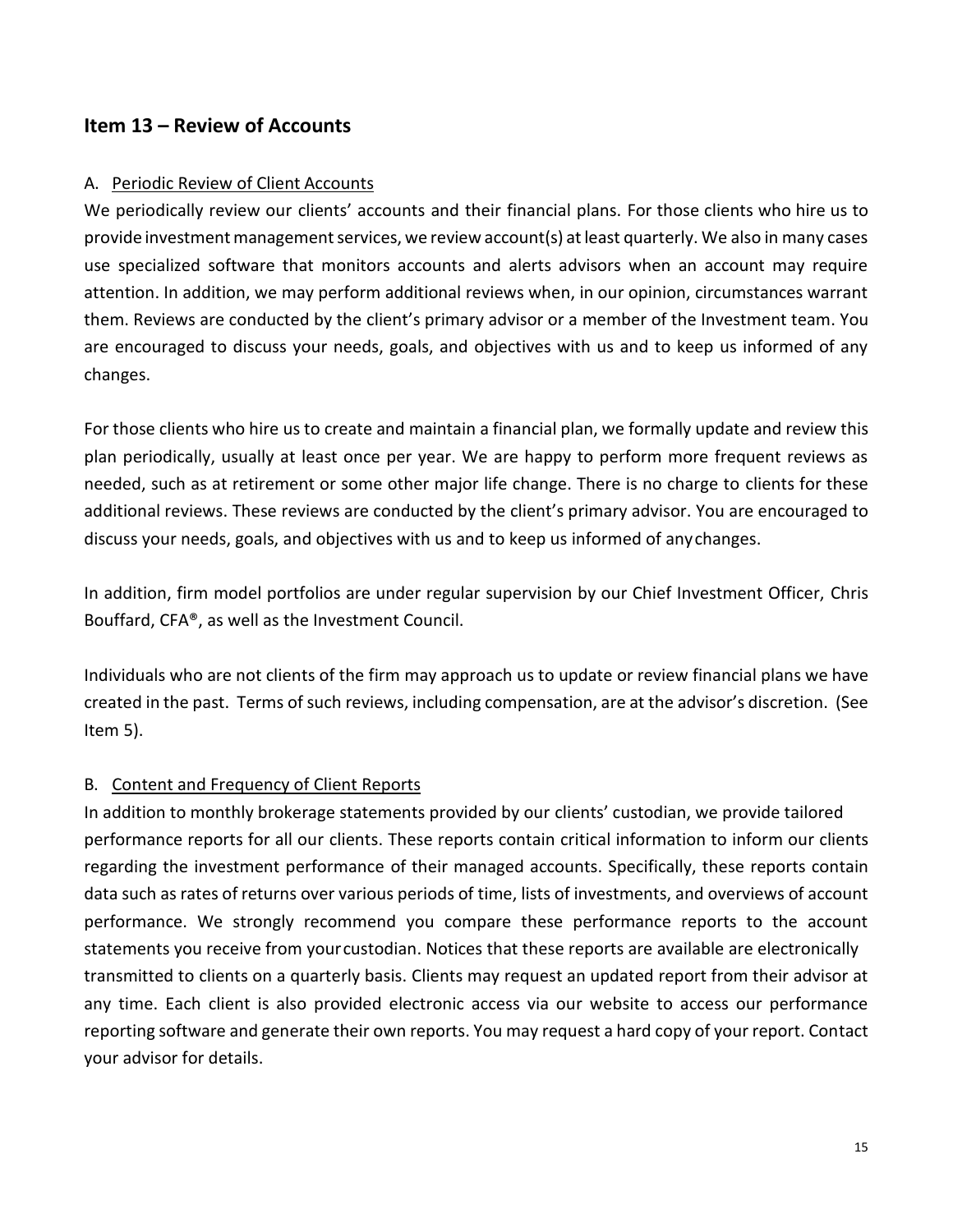## <span id="page-15-0"></span>**Item 14 – Client Referrals and Other Compensation**

We receive an economic benefit from our custodians in the form of the support products and services it makes available to us and other independent investment advisors whose clients maintain their accounts at the custodian. These products and services, how they benefit us, and the related conflicts of interest are described above (See Item 12). The availability to us of our custodians' products and services is not based on us giving particular investment advice, such as buying particular securities for our clients.

#### A. Conflict of Interest from Sales Awards or Other Prizes

As stated in Item 5, our firm and advisors are compensated solely by a management fee for our advisory and accounting services. Neither our firm, nor its advisors, accepts compensation through commissions, marketing or distribution fees (sometimes known as 12B-1 fees), sales charges or service fees for advisory services.

Further, we do not accept any economic benefit (such as a management fee, sales awards or other prizes, or other consideration) for our advisory services from any third party.

We believe these practices would create an unacceptable conflict of interest. Thus, we avoid them. We believe these practices create an incentive for an advisor to recommend investment products based on the compensation received, rather than on the client's needs.

### B. Compensation to Third Party for Client Referrals

In limited cases, we may compensate a third party for client referrals. When a prospective client is introduced to us by either an unaffiliated individual or affiliated individual or company, we will pay a referral fee according to the agreement between the third-party and our firm. Solicitation arrangements inherently give rise to potential conflicts of interest because the solicitor is receiving an economic benefit for the recommendation of our advisory services. Clients should understand that any referral fees incurred are paid by our firm and do not result in any additional fees or charges to the client.

In accordance with federal and state solicitor rule requirements, each prospective client introduced to us by a third party, will receive a disclosure document stating the referral arrangement. The disclosure document outlines the nature of the relationship, including any affiliation, and specific compensation arrangements between the third party and The Retirement Planning Group. The prospective client will receive the firm's Adviser Brochure along with the disclosure document. In addition, the firm participates in compensation arrangements with third parties in which the firm will pay a flat monthly fee for client referrals. These types of arrangements will not increase investment management fees paid by our client.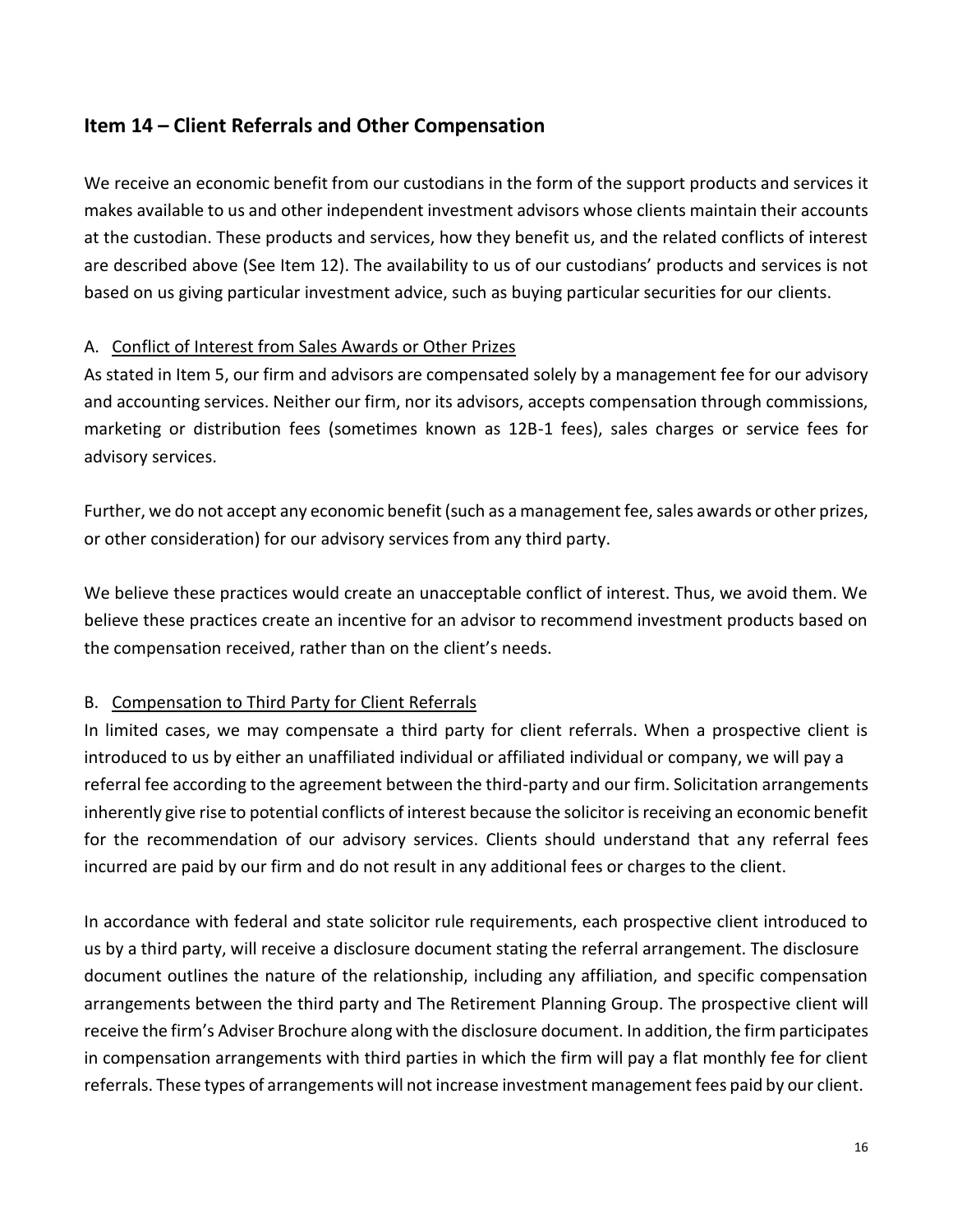## <span id="page-16-0"></span>**Item 15 – Custody**

#### A. Recommendation of Custodian

Clients' assets are held at a qualified custodian. Clients will receive transaction confirmation notices and account statements directly from the qualified custodian or bank that holds and maintains clients' investment assets at least quarterly. The statements will be sent from the custodian to the email or postal address the client provided to the custodian. We urge clients to carefully review such statements and compare the official custodial records to the account statements that are provided by The Retirement Planning Group. Statements provided by TRPG may vary from custodial statement based on accounting procedures, reporting dates or valuation methodologies of certain securities.

The Retirement Planning Group is deemed to have custody of client funds or securities when authorization has been provided by the client to deduct advisory fees from the client's accounts or when the client has granted authority to disburse funds as requested by the client through a Standing Letter of Authorization. Clients can change or amend these instructions by submitting the request to The Retirement Planning Group in writing. The Retirement Planning Group also offers bookkeeping and accounting services where the firm will pay bills on behalf of clients. This arrangement is also a form of custody.

### B. Related Custody Issues

We do not maintain custody of your assets that we manage. However, in very limited cases a member of our firm may serve astrustee, or be designated to be a successor trustee, of a trust account managed by our firm. Our firm policy is to discourage such arrangements. These arrangements may create a conflict of interest. In such cases, these arrangements must be approved by firm management and our CCO monitors the activity in such trusts as an additional safeguard against improper activity.

### <span id="page-16-1"></span>**Item 16 – Investment Discretion**

We have discretionary authority to manage securities on the majority of accounts we manage for our clients. In these relationships we do not need to obtain specific prior consent from a client to trade securities. We prefer to hold discretionary authority to manage securities in our clients' accounts. We may from to time however accept non-discretionary engagements where we do not have discretionary authority but instead must obtain specific prior consent from you before we trade securities.

In the management relationships where we have discretionary authority, this authority is found in the Investment Management Agreement. This agreement is signed by our clients and their advisor at the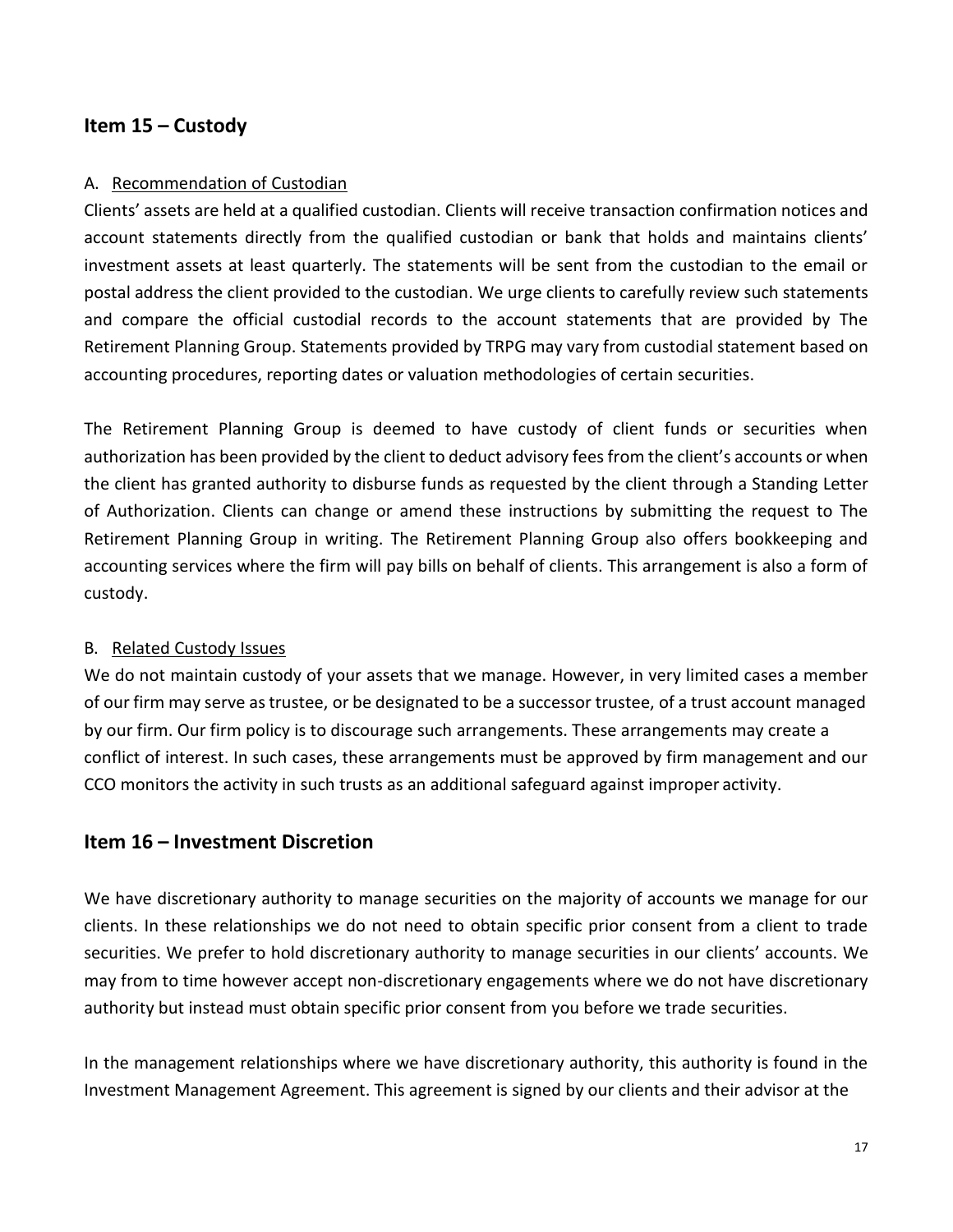beginning of our relationship. This agreement contains a limited power of attorney which gives us a limited scope authority to act on your behalf with your accounts. Further, the custodian on your accounts requires each account holder to indicate delegation of discretionary authority on each account application.

# <span id="page-17-0"></span>**Item 17 – Voting Client Securities**

We do not have, and will not accept, authority to vote client securities. We do not direct clients to vote in a particular way in a solicitation to vote. Clients will receive proxies and other solicitations to vote directly from the custodian, ortransfer agent, as appropriate. Clients may contact their advisorto discuss their opportunity to vote. Ultimately voting decisions are the responsibility of client.

## <span id="page-17-1"></span>**Item 18 – Financial Information**

This section contains specialized financial information required by law.

### A. Details of Prepayment of Client Fees

We do NOT require prepayment of fees more than 6 months in advance. Arrangements of this nature would require additional disclosures and recordkeeping. The maximum a client might prepay management fees is 3 months before fees are incurred. (See Item 2).

## B. Discretionary Authority & Firm Financial Condition

As we hold discretionary authority to manage securities in certain client accounts, we are required to disclose any financial condition that may impair our ability to meet contractual commitments to our clients. We do NOT have any financial conditions which might impair our ability to meet our contractual commitments.

## C. Prior Bankruptcy Information

We have not been the subject of a bankruptcy petition at any time.